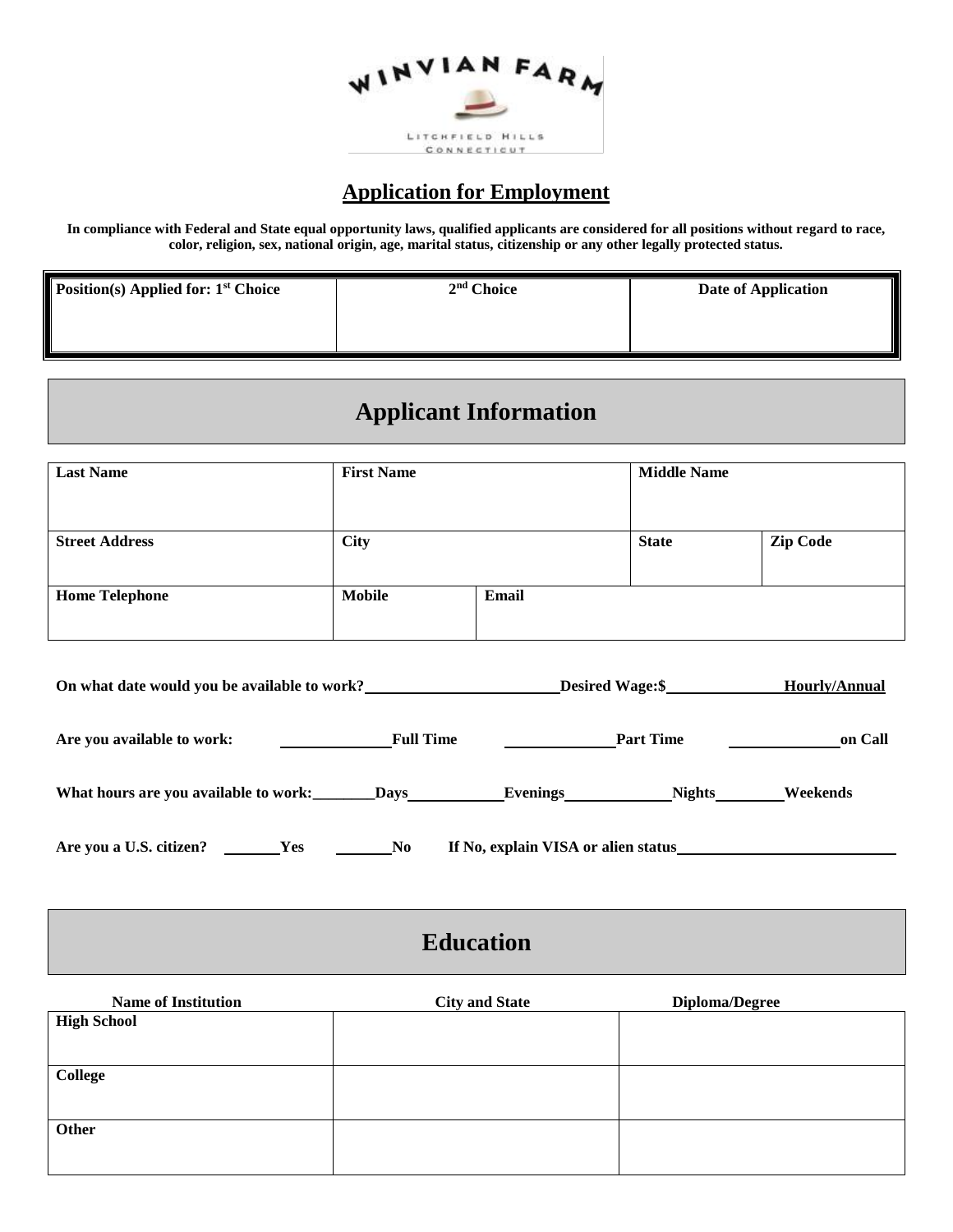# **Employment Experience**

**Start with your present or last employment first**

| <b>Name of Business</b>        | <b>Type of Business</b> | <b>Title/Position</b>              |
|--------------------------------|-------------------------|------------------------------------|
|                                |                         |                                    |
|                                |                         |                                    |
| <b>Address</b>                 |                         | <b>Telephone Number</b>            |
|                                |                         |                                    |
| <b>Dates Employed</b>          |                         | <b>Supervisor's Name and Title</b> |
|                                |                         |                                    |
|                                |                         |                                    |
| <b>Duties of your Position</b> |                         | <b>Reason for Leaving</b>          |
|                                |                         |                                    |
|                                |                         |                                    |
| <b>Name of Business</b>        | <b>Type of Business</b> | <b>Title/Position</b>              |
|                                |                         |                                    |
| <b>Address</b>                 |                         | <b>Telephone Number</b>            |
|                                |                         |                                    |
|                                |                         |                                    |
| <b>Dates Employed</b>          |                         | <b>Supervisor's Name and Title</b> |
|                                |                         |                                    |
| <b>Duties of your Position</b> |                         | <b>Reason for Leaving</b>          |
|                                |                         |                                    |
|                                |                         |                                    |
| <b>Name of Business</b>        | <b>Type of Business</b> | <b>Title/Position</b>              |
|                                |                         |                                    |
| <b>Address</b>                 |                         | <b>Telephone Number</b>            |
|                                |                         |                                    |
|                                |                         |                                    |
| <b>Dates Employed</b>          |                         | <b>Supervisor's Name and Title</b> |
|                                |                         |                                    |
| <b>Duties of your Position</b> |                         | <b>Reason for Leaving</b>          |
|                                |                         |                                    |
|                                |                         |                                    |
| <b>Name of Business</b>        | <b>Type of Business</b> | <b>Title/Position</b>              |
|                                |                         |                                    |
| <b>Address</b>                 |                         | <b>Telephone Number</b>            |
|                                |                         |                                    |
|                                |                         |                                    |
| <b>Dates Employed</b>          |                         | <b>Supervisor's Name and Title</b> |
|                                |                         |                                    |
|                                |                         |                                    |
| <b>Duties of your Position</b> |                         | <b>Reason for Leaving</b>          |
|                                |                         |                                    |
|                                |                         |                                    |

**In addition to your work history, are there other skills, qualifications or experiences we should consider i.e. computer software or any creative or artistic skills (music, dance, etc.)**